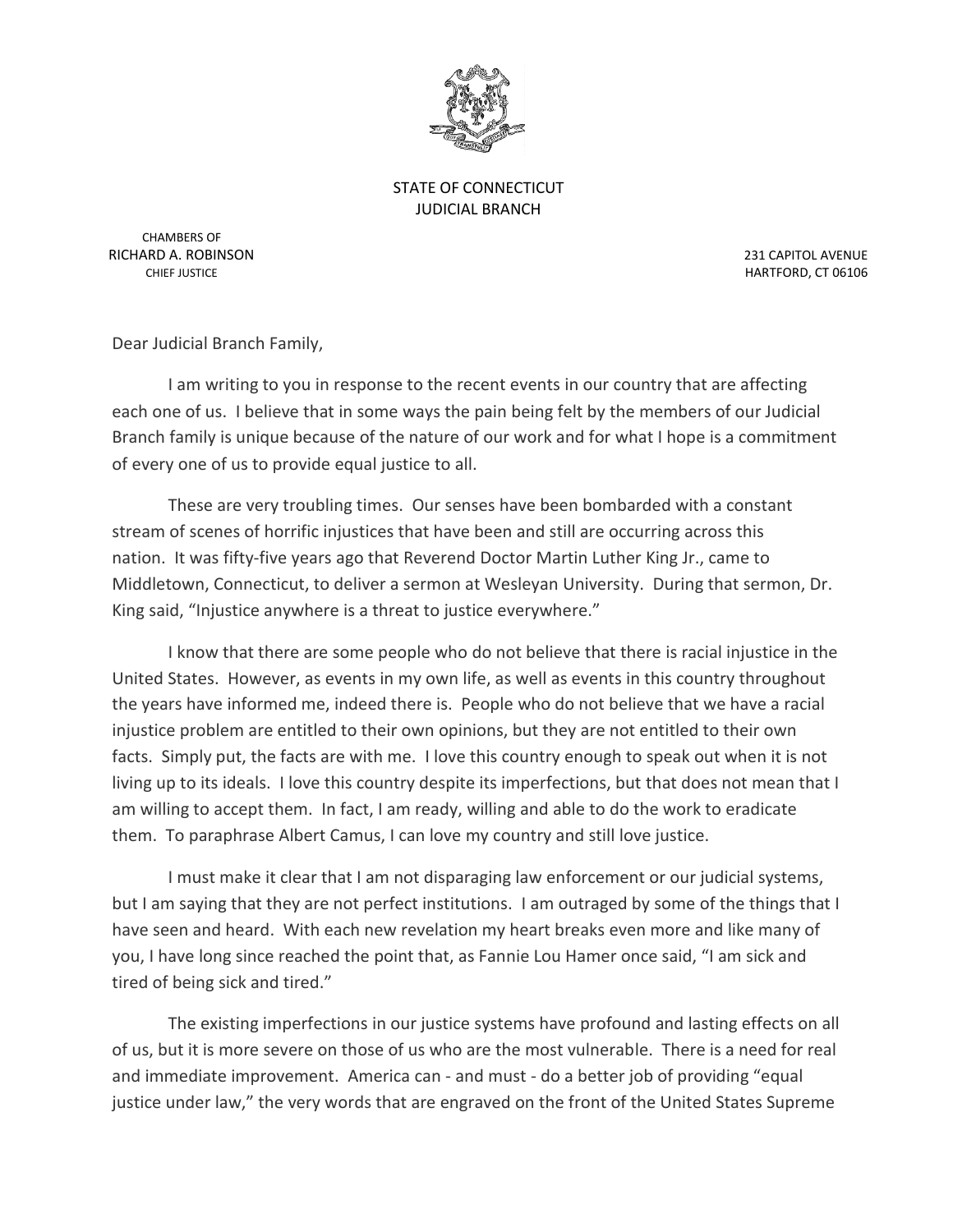Court Building in Washington, D.C. I believe that our justice system is one of the best in the world, however, to quote Victor Hugo: "Being good is easy, what is difficult is being just."

Worse yet the problems that we are facing today are not new ones. During his speech at the 1963 March on Washington, Dr. King said it far better than I ever could:

"In a sense we have come to our nation's capital to cash a check. When the architects of our republic wrote the magnificent words of the Constitution and the Declaration of Independence, they were signing a promissory note to which every American was to fall heir.

This note was a promise that all men would be guaranteed the inalienable rights of life, liberty, and the pursuit of happiness. It is obvious today that America has defaulted on this promissory note insofar as her citizens of color are concerned. Instead of honoring the sacred obligation, America has given the Negro people a bad check which has come back marked 'insufficient funds.' But we refuse to believe that the bank of justice is bankrupt. We refuse to believe that there are insufficient funds in the great vaults of opportunity in this nation.

So, we have come to cash this check – a check that will give us upon demand the riches of freedom and the security of justice."

Like many of you, when I was child, I believed that that check would soon be cashed. I believed that we would be past moments like the crises that we are facing today. I believed that Dr. King's dream would have been long since fulfilled. I believed that my two boys would be living in a nation where they would not be judged by the color of their skin, but by the content of their character. I still believe in the promises of that dream even though they have been deferred. We must not let that dream "dry up like a raisin in the sun." (*Harlem*, by Langston Hughes)

As I have publicly said before, we have come a long way, but there is still a long way to go. My life is bookended by the torture and killing of Emmett Till, and the election of America's first Black president. We are a better country than we have ever been, but there is still a lot of work to do. Every one of us can make a difference in the fight to eradicate racial injustice. Robert F. Kennedy once said, "Few will have the greatness to bend history itself, but each of us can work to change a small portion of events. It is from numberless diverse acts of courage and belief that human history is shaped. Each time [someone] stands up for an ideal, or acts to improve the lot of others, or strikes out against injustice, [they send] forth a tiny ripple of hope, and crossing each other from a million different centers of energy and daring those ripples build a current which can sweep down the mightiest walls of oppression and resistance."